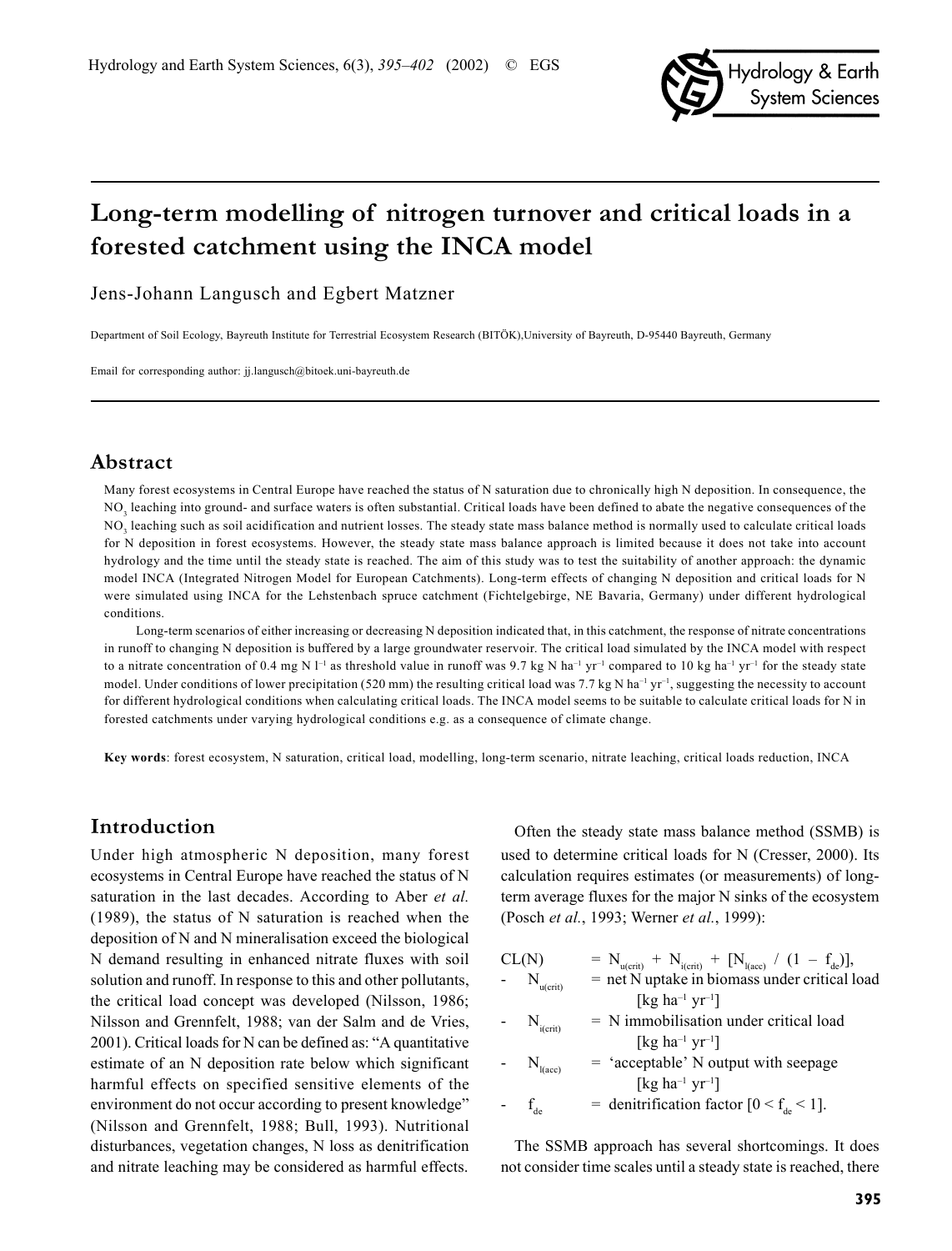are no feedbacks between deposition and sinks, and no relationships to hydrological conditions. As an example, the SSMB cannot account for the fact that deposition in winter is more likely to be transferred to runoff than that in summer, when the activity of N sinks is higher. Furthermore, the N sinks need to be estimated at the critical load input. This is difficult to assess since the rates of such processes of the N cycle as denitrification, nitrification and plant uptake are in part dependent on concentrations of  $NH<sub>4</sub>$  and  $NO<sub>3</sub>$  in soil solutions (van Miegroet and Johnson, 1993; Berger *et al.*, 1995; Jochheim *et al.*, 1995; Papen and Butterbach-Bahl, 1999). The mineral N concentration of soil solutions is influenced by uptake, denitrification, ammonification, nitrification, hydrological conditions and by the actual N deposition and is thus highly variable over time. The SSMB approach is not capable of taking the high temporal variations of concentrations into account since only annual fluxes are considered.

Dynamic models have been applied for both short and long-term responses of ecosystems to changing N deposition (Kjonaas and Wright, 1998; Tietema *et al.*, 1998, Wright *et al.*, 1998 a, b) and for the calculation of critical loads for acidity (Gregor *et al.*, 1996; Walse *et al.*, 1998; Becker *et al.*, 2000), but not for the calculation of critical loads for N. The aim of this study was to test the suitability of the dynamic model INCA (Integrated Nitrogen Model for European Catchments, version 1.6; Wade *et al*., 2002) to simulate long-term effects of changing N deposition and to assess critical loads for N for the Lehstenbach catchment (Fichtelgebirge, NE Bavaria, Germany) under different hydrological conditions.

## SITE

The Lehstenbach catchment (419 ha) is located in the Fichtelgebirge, NE Bavaria, Germany, 50°08' N, 11°52' E at 690-871 m.a.s.l. The average air temperature is 5.8°C and the mean annual precipitation is 1100 mm (Bittersohl and Lischeid, 1995). Bedrock is granite and the dominating soil types are acidic Cambisols, Gleysols and Histosols (FAO-System). About 35 % of the catchment is covered by wetlands. The catchment is stocked with Norway spruce (*Picea abies* (L.) Karst.) of 45 to 140 years age.

Runoff is at a minimum in summer with a baseflow of about  $0.25$  mm  $d^{-1}$ . Snow cover and snow melt have a substantial effect on winter and spring hydrology (Bittersohl and Lischeid, 1995). The Lehstenbach catchment has a highly weathered and deep (up to 40 m) aquifer. During calibration of the INCA model (Langusch and Matzner, 2002) to the hydrological conditions, the groundwater volume was estimated at  $8 \times 10^6$  m<sup>3</sup>; equivalent to about

 $2000$  l m<sup>-2</sup>. The size of the groundwater reservoir is determined by field measurements of the groundwater table and the porosity of the bedrock.

In contrast to throughfall, mineral N in soil solutions and in runoff is almost completely represented by  $NO<sub>3</sub>$ (Langusch and Matzner, 2002). The mean  $NO<sub>3</sub>$  concentration observed in runoff from 1993–1999 was about 0.9 mg N  $1^{-1}$ . Furthermore, there was a seasonal pattern with lower NO<sub>3</sub> concentrations in summer and autumn followed by higher concentrations in winter and spring. The concentrations of  $NO<sub>3</sub>$  are not related to discharge volume (Langusch and Matzner, 2002).

The fluxes of mineral N with throughfall were on average 21 kg N ha<sup>-1</sup> yr<sup>-1</sup> in the period 1995–1999. Taking the throughfall fluxes of N as deposition input and stream water fluxes as output, the Lehstenbach catchment retains (including estimated gaseous emissions) about 17 kg N  $ha^{-1}$  yr<sup>-1</sup>. In the wetlands, the concentration of nitrate in soil solution is low (Bittersohl and Lischeid, 1995) which may be partly due to denitrification (Matzner *et al*., 2001).

## PARAMETERISATION OF THE INCA MODEL

The INCA model simulates flow pathways, N turnover, fluxes, and concentrations of both  $NO_3$  and  $NH_4$  in the soil, the groundwater and the river (Whitehead *et al*., 1998a, b).

The model was calibrated to the measured mean concentration of nitrate in runoff  $(0.9 \text{ mg N } l^{-1})$  and to the seasonal dynamics of  $NO<sub>3</sub>$  in the stream, using an annual N deposition of 21 kg ha<sup>-1</sup> a<sup>-1</sup> (Langusch and Matzner, 2002). For the calibration phase 1995–1999 the N-input was implemented in the model with an  $NH_4/NO_3$ -ratio of about 0.75. The soil N pools were assumed to be constant (Table 1) and, subsequently, the rates of mineralisation, immobilisation and biological  $N_2$ -fixation were set to zero. Only one forest type was postulated. The plant growth period was set to 160 days and plant uptake was adjusted to result in the N demand for net increment of the tree biomass of about 10 kg ha<sup>-1</sup> a<sup>-1</sup> (Feger, 1993; Matzner, 1988).

To take account of the large area of wetlands, the denitrification rate for the catchment was adjusted during the calibration to relatively high rates, since measurements of gaseous N emissions were not available. Under these conditions the average partitioning of N deposition was 9 kg N ha<sup>-1</sup> a<sup>-1</sup> taken up by plants, 6.3 kg N ha<sup>-1</sup> yr<sup>-1</sup> being lost by denitrification and 5.4 kg N ha<sup>-1</sup> yr<sup>-1</sup> lost with runoff (Langusch and Matzner, 2002).

Climatic measurements were available for the period 1993–1999, which were combined to yield the 100-year scenarios. The driving data for the INCA model, including soil moisture deficit, hydrologically effective rainfall, air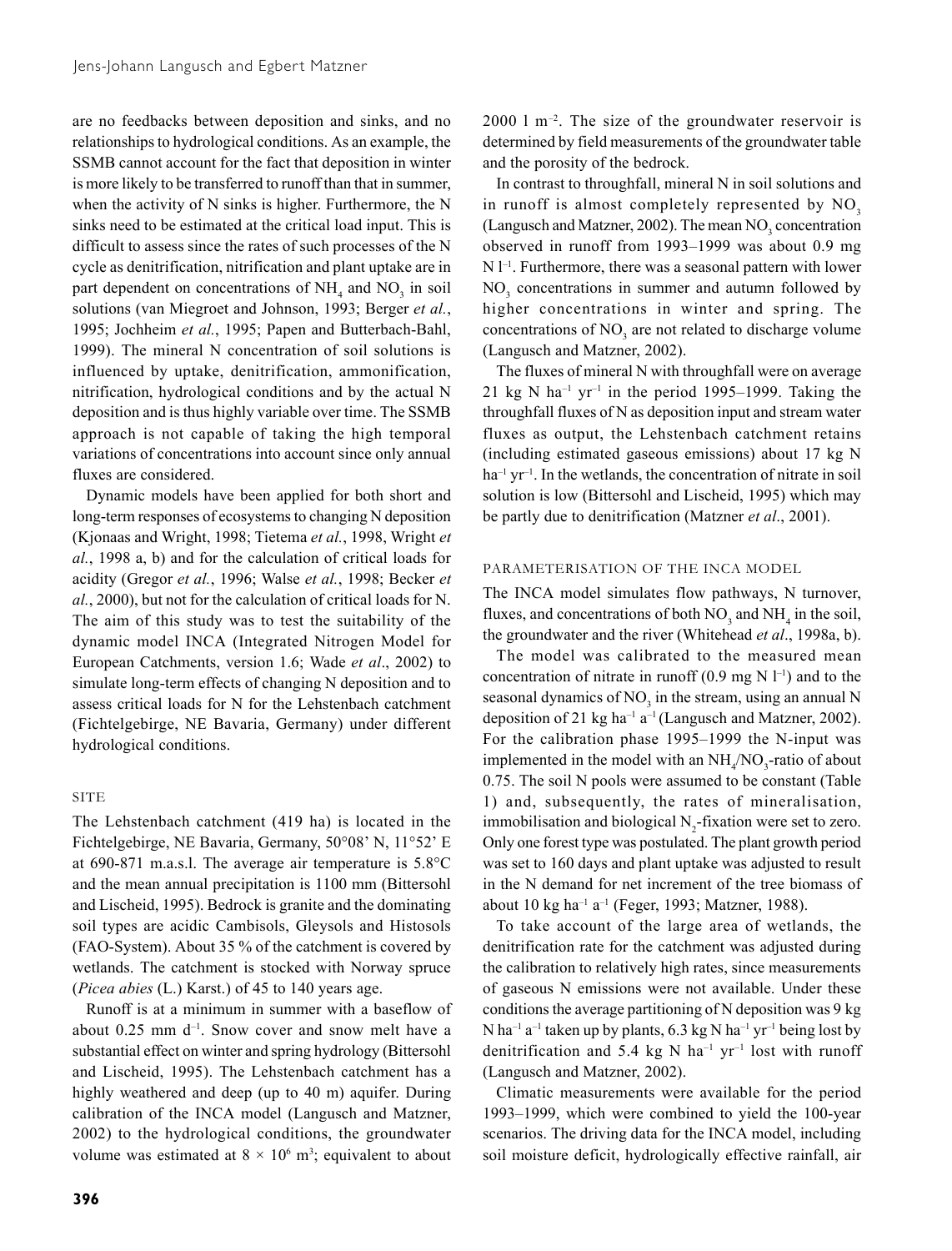*Table 1*. Parameters of the INCA model

| Denitrification m day <sup>-1</sup>                               | 0.007            |
|-------------------------------------------------------------------|------------------|
| Nitrogen fixation (kg N ha <sup>-1</sup> day <sup>-1</sup> )      | 0                |
| Nitrification m day <sup>-1</sup>                                 | 0.025            |
| Mineralisation (kg N ha <sup>-1</sup> day <sup>-1</sup> )         | $\theta$         |
| Immobilisation m day <sup>-1</sup>                                | $\theta$         |
| Soil moisture Deficit maximum (mm)                                | 40               |
| Max. temperature difference (°C)                                  | 4.5              |
| Sustain Surface flow at $(m^3 s^{-1})$                            | $\theta$         |
| Sustain Sub-surface flow at $(m^3 s^{-1})$                        | 0.007            |
| Stop denitrification at $(^{\circ}C)$                             | $\theta$         |
| Stop nitrification at $(^{\circ}C)$                               | $\boldsymbol{0}$ |
| Fertilizer addition start day                                     | $\theta$         |
| Fertilizer addition period (days)                                 | $\theta$         |
| Nitrate addition rate (kg N ha <sup>-1</sup> day <sup>-1</sup> )  | $\theta$         |
| Ammonium addition rate (kg N ha <sup>-1</sup> day <sup>-1</sup> ) | $\theta$         |
| Plant growth start day                                            | 90               |
| Plant growth period (days)                                        | 160              |
| Nitrate uptake rate m day <sup>-1</sup>                           | 0.01             |
| Ammonium uptake rate m day <sup>-1</sup>                          | 0.8              |
| Maximum uptake (kg N ha <sup>-1</sup> yr <sup>-1</sup> )          | 70               |
| $\text{Vr}_{\text{Max}}$ (depth x porosity)                       | 0.2              |
| Soil reactive zone (days)                                         | 1                |
| Groundwater zone (days)                                           | 40               |
| Initial Surface flow $(m^3 s^{-1})$                               | $\theta$         |
| Initial Surface nitrate (mg $l^{-1}$ )                            | $\theta$         |
| Initial Surface Drainage volume (m <sup>3</sup> )                 | 1000             |
| Initial Sub-surface flow $(m^3 s^{-1})$                           | $\theta$         |
| Initial Sub-surface nitrate (mg $l^{-1}$ )                        | 0                |
| Initial Sub-surface Drainage volume (m <sup>3</sup> )             | 8E6              |
| Instream Denitrification rate $(\text{day}^{-1})$                 | $\theta$         |
| Instream Ammonium nitrification rate $(\text{day}^{-1})$          | $\theta$         |
| Reach parameter a                                                 | 0.04             |
| Reach parameter b                                                 | 0.67             |
| Base flow index                                                   | 0.55             |

temperature, actual throughfall, discharge and mineral Nconcentrations were compiled.

According to the parameterisation, the unsaturated soil zone comprises 59% of the  $NO<sub>3</sub>$  in runoff. The groundwater flow comprises the remaining 41%.

In the INCA model uptake and denitrification are both linearly dependent on the inorganic dissolved N concentration in soil solution. Besides the concentration in soil solution, N uptake is regulated by the duration of the growing season, and the maximum annual uptake rates. Plant uptake and denitrification cease if soil water deficits exceed 40 mm. Denitrification, furthermore, is dependent on temperature. In all, three scenarios were investigated. Two

deposition scenarios were performed to test the suitability of the model for long-term simulations using the parameter set of the calibration phase with minor simplifications: No in-stream processes were allowed, the N-input was implemented as wet only deposition with an  $NH_{4}/NO_{3}$ -ratio of 1.

In scenario 1, a linear increase of N deposition from 1 to  $20 \text{ kg}$  ha<sup>-1</sup> yr<sup>-1</sup> over 50 years was simulated, followed by a linear decrease back to the start conditions over the next 50 years.

In scenario 2 a linear increase of N deposition over 50 years from 1 to 20 kg ha<sup>-1</sup> yr<sup>-1</sup> was followed by a constant deposition up to year 56 and a sudden reduction to 0 kg N  $ha^{-1}$  yr<sup>-1</sup>, remaining at zero over the next 44 years.

In a third scenario the influence of the hydrological conditions on the N sinks and the critical loads was assessed. The same deposition time series as in scenario 1 was applied. The hydrologically effective rainfall and the sustain flow in the saturated zone were halved. The limit of soil moisture deficit (SMD) at which denitrification ceases was set to 100 mm. These hydrological conditions apply to low elevation catchments in Germany.

#### CALCULATING CRITICAL LOADS WITH INCA

A critical N-deposition rate can be derived with the objective of avoiding N pollution of surface- and groundwater, since N in runoff is a very sensitive indicator of changes in N cycling within the ecosystem (Wright *et al.*, 1998a). A concentration of about 0.4 mg  $NO<sub>3</sub>-N$  l<sup>-1</sup> in runoff was defined as threshold, corresponding to an N loss with runoff of about 2 kg N ha<sup>-1</sup> yr<sup>-1</sup> under current hydrological conditions. The critical N deposition was determined by iteration of the N deposition using the model parametrisation from the calibration phase. The actual precipitation was used as well as the scenario with halved precipitation.

## **Results**

### *Critical load for N deposition assessed by INCA*

The iterative change of N deposition under average hydrological conditions resulted in a critical load of 9.7 kg  $N$  ha<sup>-1</sup> yr<sup>-1</sup>. At that input the chosen threshold runoff concentration of 0.4 mg N  $l^{-1}$  was reached after about 40 years (initial conditions in groundwater of 0 mg  $N$  l<sup>-1</sup>) and was almost constant from then on (Fig. 1). According to the chosen model parametrisation, the partitioning of N deposition under these conditions was  $3.9 \text{ kg N}$  ha<sup>-1</sup> a<sup>-1</sup> taken up by plants,  $3.6 \text{ kg}$  ha<sup>-1</sup> a<sup>-1</sup> lost by denitrification and 2.7 kg N in runoff (store:  $-0.5$  kg N ha<sup>-1</sup> yr<sup>-1</sup>).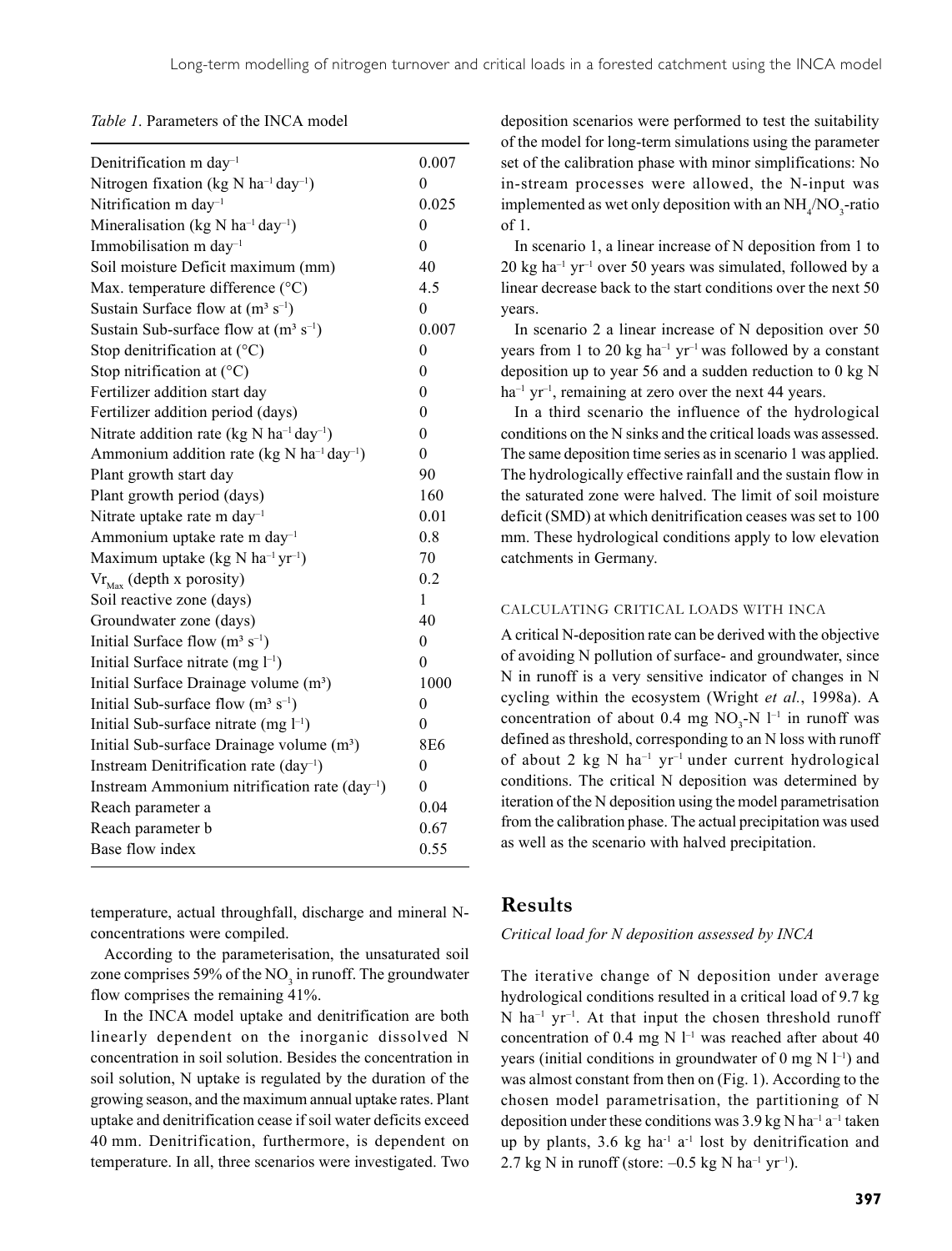

Fig. 1. NO<sub>3</sub>-N concentration in runoff under current rainfall with constant N deposition of about 9.7 kg ha<sup>-1</sup> yr<sup>-</sup> <sup>1</sup> (critical load) and half of current rainfall with constant N deposition of about 7.7 kg ha<sup>-1</sup> a<sup>-1</sup> (critical load).

Hydrological conditions influenced the critical load calculation. Under low precipitation (reduction of about 50%), the calculated critical load was 7.7 kg N ha<sup>-1</sup> yr<sup>-1</sup> The partitioning of N deposition under changed conditions was 3.6 kg N ha<sup>-1</sup> yr<sup>-1</sup> taken up by plants, 3.6 kg ha<sup>-1</sup> yr<sup>-1</sup> lost by denitrification and 0.5 kg N ha<sup>-1</sup> a<sup>-1</sup> in runoff indicating a greater efficiency of plant uptake and denitrification as N sinks in comparison to scenario 1.

Scenario 1: In dry years  $NO<sub>3</sub>$  leaching is low and a considerable amount of the N input is stored in the catchment (Fig. 2a). During wet years the  $NO<sub>3</sub>$  leaching increases, since the previously stored  $NO<sub>3</sub>$  is mobilised. Under high N deposition the difference in  $NO<sub>3</sub>$  leaching was greater between wet and dry years. The variation is caused by the different precipitation and runoff rates in the single years. Plant uptake and denitrification as concentration dependent processes increased or decreased linearly with changing deposition (Fig. 2b). Under high deposition rates the annual variation of both processes increased, especially that of denitrification. During the increase in deposition the proportion of N deposited taken up by the plants was slightly higher than the proportion denitrified (Fig. 2b). In the two years of maximum deposition (20 kg N ha<sup>-1</sup> yr<sup>-1</sup>), the model predicted an average uptake of the deposited N of 8.5 kg  $ha^{-1}$  yr<sup>-1</sup> and a denitrification loss of about 7.4 kg ha<sup>-1</sup> yr<sup>-1</sup> (Fig. 2b) The defined threshold of N in runoff (0.4 mg  $N$  l<sup>-1</sup>) was reached after about 33 years (Fig. 2c). The threshold under decreasing N input was reached 33 years after the deposition maximum (year 84), as well. The peak concentration of about 0.7 mg N  $l^{-1}$  in runoff was reached in year 55, four years after the maximum N deposition. Under increasing deposition the N budget of the catchment was slightly positive. Under decreasing N deposition, the N budget became negative indicating nitrate release from the groundwater store (Fig. 2a). Over the whole period of 100 years the groundwater stored only 0.9 kg N ha–1.

Scenario 2: The sudden decline in N deposition from 20 to  $0 \text{ kg N}$  ha<sup>-1</sup> yr<sup>-1</sup> (Fig. 3a) had an immediate effect on uptake and denitrification (Fig. 3b). The N input from deposition was considered the only source of N in the model and thus the quick response and decrease to zero is not surprising. The response of the  $NO<sub>3</sub>$  concentrations and fluxes in runoff were delayed by release of  $\rm NO_3$  from the groundwater store, but still the response predicted by the model was quick (Fig. 3a, c) being caused by the proportion of nitrate in runoff generated from the unsaturated zone. Four years after the sudden decrease of deposition, the defined critical concentration of 0.4 mg N  $l^{-1}$  was passed (Fig. 3c). The "pre-industrial" level of the N in runoff  $(< 0.1$  mg  $l^{-1}$ ) was reached after 21 years.

Scenario 3: Like scenario 1, the annual variation of N-plant uptake and denitrification increased under increasing N deposition and half of the actual precipitation (Fig. 4a, b). In dry years the N fluxes to plant uptake and to denitrification were low whereas in wet years the N consumption by denitrification and especially plant uptake increased strongly being concentration-dependent processes. The maximum plant uptake was 16.7 kg N ha<sup>-1</sup> yr<sup>-1</sup>, predicted for year 55 (Fig. 4b). The annual dynamics of plant uptake and denitrification led to a strong positive N budget of the catchment in dry years whereas the N budget in wet years was negative. As a result of the N-partitioning calculated by the model, the  $NO_3$  leaching remained below 2 kg N  $ha^{-1} yr^{-1}$ , even under maximum deposition.

The defined threshold of N in runoff  $(0.4 \text{ mg N } l^{-1})$  was reached after about 21 years (Fig. 4), 12 years earlier than under actual precipitation. Under decreasing N input the threshold was reached 43 years after the deposition maximum (year 93). The peak concentration of about  $0.87$  mg N  $1^{-1}$  in runoff was reached in year 49, one year before the maximum N deposition. Over the whole period of 100 years, the groundwater stored 35.5 kg N ha–1.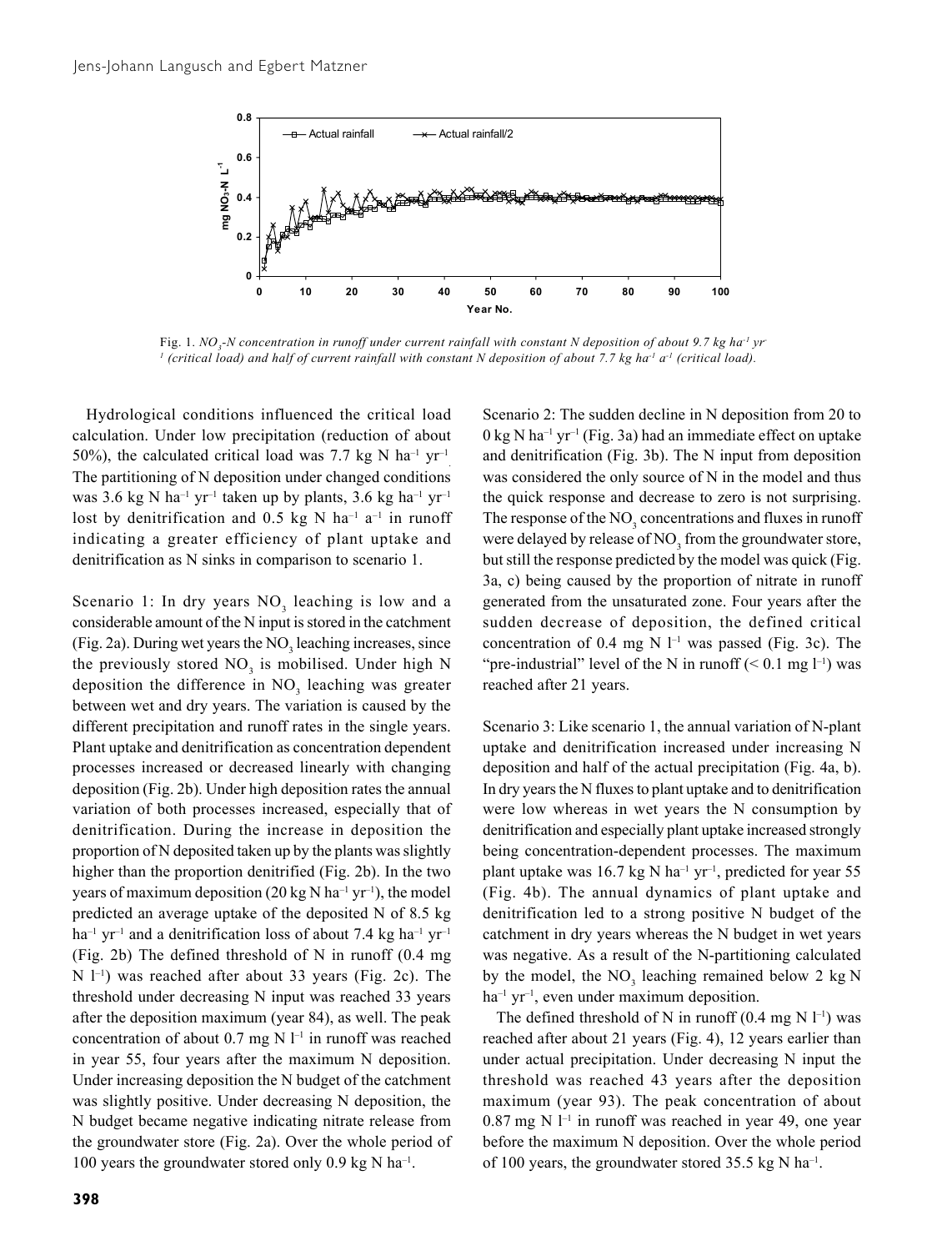

Fig. 2. The fluxes  $NO<sub>3</sub>$ -N in runoff, changes in stored N, N plant *uptake, denitrification and NO3 -N concentration in runoff calculated in scenario 1.*



Fig. 3. The fluxes  $NO<sub>3</sub>$ -N in runoff, changes in stored N, N plant *uptake, denitrification and NO3 -N concentration in runoff calculated in scenario 2.*

# **Discussion**

The steady state mass balance approach for critical load calculations is based on estimates of the annual rates of N sinks, especially plant uptake, immobilisation and denitrification (Gregor *et al.*, 1996). In contrast to SSMB, the INCA model takes hydrology, short-term temporal variations and concentration dependencies into account and calculates the sinks. Thus, if the model is calibrated to the site its predictions of the N sinks at the critical load have a better rationale compared to the SSMB. With INCA a more detailed and site-specific assessment of critical loads for N at the catchment scale seems possible.

The parameterisation of the N turnover in the INCA model is still simplistic (e.g. denitrification is linearly dependent on NO<sub>3</sub> concentrations; no rooting patterns considered, no long-term changes in process rates). However, given the scale of the model and its attempted application in management practices, simplifications are necessary. The predicted critical load (9.7 kg N ha<sup>-1</sup> yr<sup>-1</sup>) for the Lehstenbach catchment was similar to a SSMB estimate for

the Fichtelgebirge area of 10 kg N ha<sup>-1</sup> yr<sup>-1</sup> which was suggested by Werner *et al.* (1999). However, by the application of INCA further conclusions became possible: The results of the hydrological scenario with current and halved precipitation indicated that the critical loads under dry conditions are lower than under wet conditions if the NO<sub>3</sub> concentration in runoff is chosen as threshold. However, since denitrification and N-uptake respond to higher frequencies and intensities of soil water deficit and to higher concentrations in soil solutions at different time periods, the reduction in critical load was not a single linear proportion of the reduction in water input.

The model prediction of the response to changing deposition is dominated by the concentration dependency of the N sinks. Nitrogen uptake and denitrification increase linearly with deposition and are also influenced by soil moisture deficit. As a consequence,  $NO<sub>3</sub>$  in runoff also increases linearly and decreases with deposition, if groundwater storage is neglected. This model performance seems somewhat unrealistic, since in many forested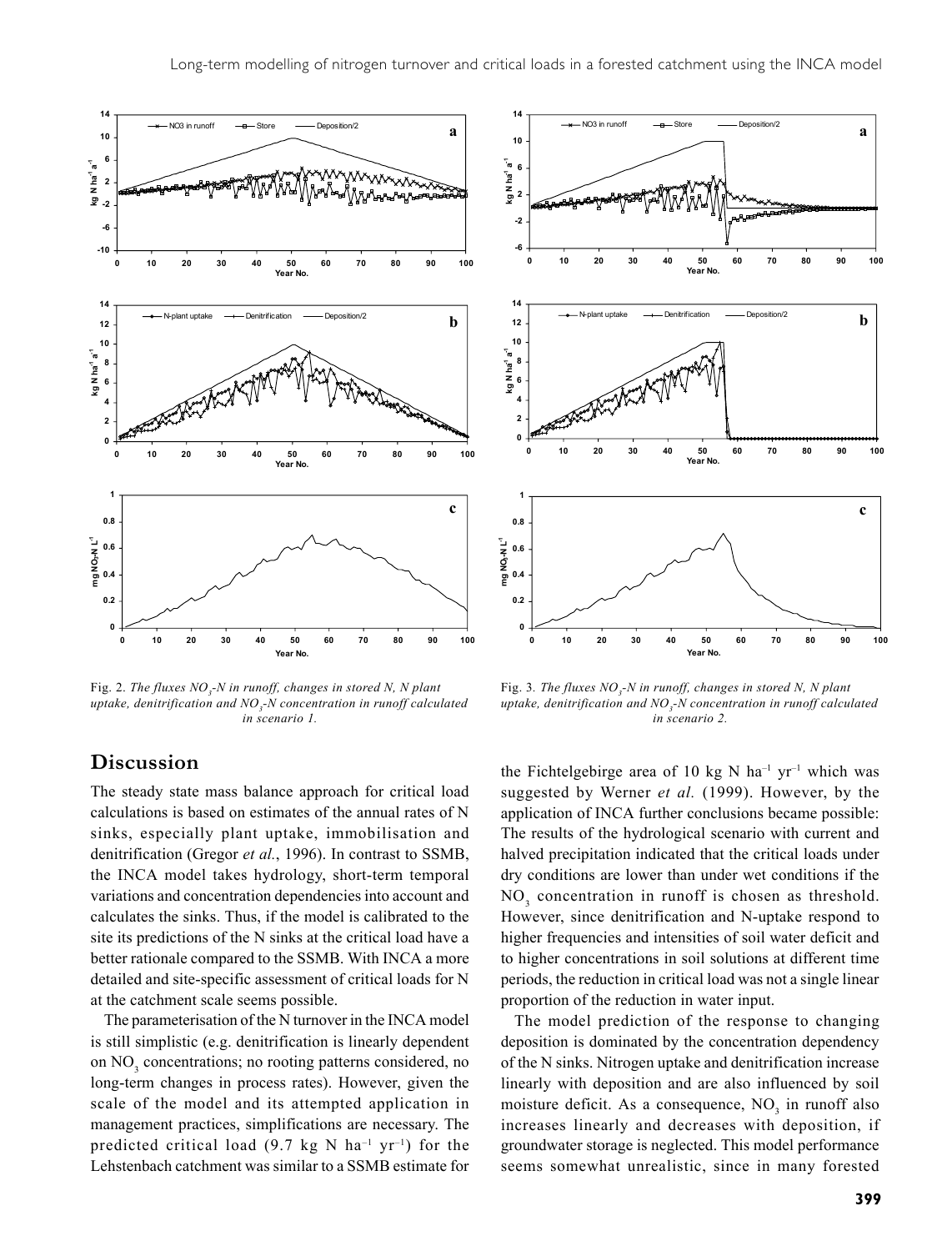

Fig. 4. *The fluxes NO<sub>3</sub>-N in runoff, changes in stored N, N plant uptake, denitrification and NO3 -N concentration in runoff calculated in scenario 3.*

catchments, the  $NO<sub>3</sub>$  concentrations in runoff today are close to zero, despite rather high rates of deposition (Dise *et al.,* 1998). This might be due to the fact that in our model parametrisation additional N sinks by immobilisation and N accumulation in litter are not considered. The latter would have reduced the level of  $NO<sub>3</sub>$  in runoff, but the general dependency of  $NO<sub>3</sub>$  in runoff on deposition development remains.

Wright *et al.* (1998 a, b) applied MERLIN (Model of Ecosystem Retention and Loss of Inorganic Nitrogen; Cosby *et al.*, 1997) and MAGIC7 (Model of Acidification of Groundwaters in Catchments; Cosby *et al.*, 1985) to the NITREX sites Aber, UK and Risdalsheia, Norway (RAIN and CLIMEX projects). In some short-term applications (10–15 years), the general level and temporal variation of NO<sub>3</sub> in runoff was matched. MERLIN and MAGIC7 consider the soil organic layer as the only N pool within a catchment and neglect the groundwater store. Further conclusions about the capability of long-term simulations

**400**

can be drawn by the comparison of MERLIN with INCA under a sudden cessation of the N input. The response of INCA to a sudden decrease in N deposition was rather quick since the lack of N inputs causes a quick response of soil solution concentrations and soil processes which can be ascribed to the fact that the internal processes like mineralisation and immobilisation were neglected for simplification. Tietema *et al.* (1998) applied MERLIN for modelling a sudden decrease of  $\text{NO}_3$  leaching in a Douglas fir forest in the Netherlands due to experimental manipulation. MERLIN could only simulate the fast response of NO<sub>3</sub> leaching after changing the parametrisation by decreasing the mineralisation rate of ROM (Refractory Organic Matter). In the case of the Lehstenbach catchment a change in the parametrisation was not necessary. The response of  $NO<sub>3</sub>$  in runoff to the sudden decrease in deposition was delayed by the large groundwater body. The soil internal processes and concentrations responded quickly which corresponds to results from similar experimental reduction of N inputs in "roof-experiments" (Bredemeier *et al.*, 1998a, b; Boxman *et al.*, 1998). In these studies, a sudden decrease of the N deposition caused a strong decline of the  $\rm NO_3$  in soil solutions to almost zero within one to two years.

The groundwater body determines to a large degree the response time of nitrate in runoff to changing inputs. The critical load calculation (Fig. 1) showed that with initial concentrations of 0 mg  $N$  l<sup>-1</sup> in groundwater and a constant input of 9.7 kg N ha<sup>-1</sup> yr<sup>-1</sup> it takes about 40 years to reach the critical concentration of 0.4 mg N  $l^{-1}$  in runoff. The model suggests a time period of about 30 years until the concentrations in runoff are  $\leq 0.1$  mg N l<sup>-1</sup> if deposition decreased suddenly. Furthermore, the model suggests that a linear decrease of N inputs over 50 years from the present levels to zero will result in runoff concentrations < 0.4 mg N  $l^{-1}$  after about 30 years. These examples demonstrate that the recovery of the runoff of the Lehstenbach catchment from the present  $NO<sub>3</sub>$  load may take several decades, even if optimistic deposition scenarios are assumed.

## **Conclusions**

The application of the INCA model to a small forested catchment indicated the general applicability of the model for regional and long-term analysis of N fluxes. Following the calibration of the model, scenarios of changing deposition offer estimates of response times and suggest critical loads under various conditions and different criteria. Additionally to the SSMB method INCA allows a more detailed prognosis of critical loads under changing hydrological conditions, since it takes temporal variations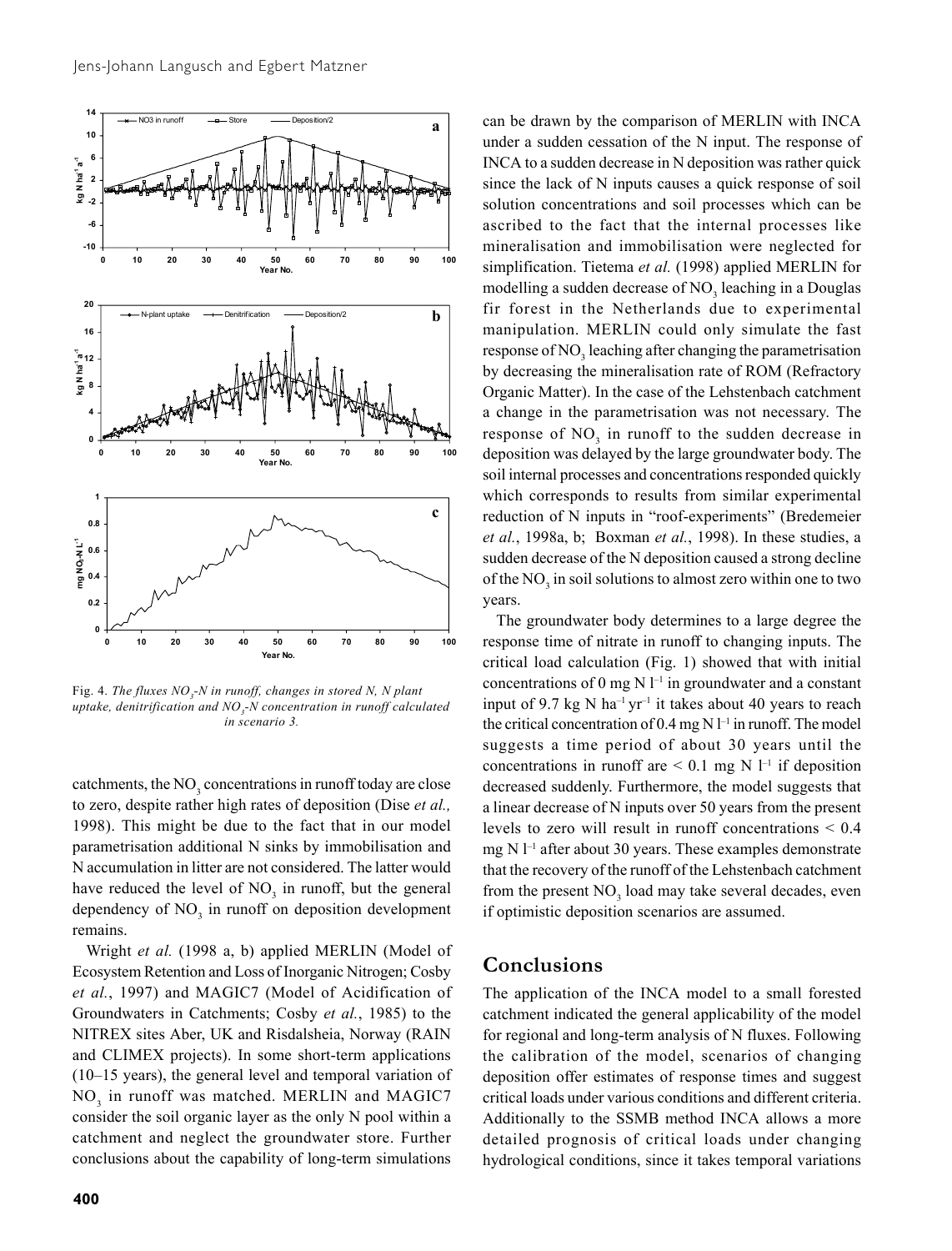of the groundwater store and N concentrations into account. Gaseous emissions are highly important for the N budget at the Lehstenbach catchment. At the moment the calculation of critical loads for N is hampered by the lack of measurements for  $N_2$ O/NO. Subsequently, the denitrification rates still have to be estimated. An improvement for the calculation of critical loads with INCA can be the examination of gaseous N emissions from the different soil types in the Lehstenbach catchment.

# **Acknowledgement**

This work was funded by the EU under grant No. EVK1- CT1999-00011 and by the German Ministry of Education, Science and Technology (BMBF; grant No. BEO 0339476D). The authors thank Drs Bernhard Manderscheid, Christine Alewell and Gunnar Lischeid for providing data on N fluxes as well as Uwe Hell, Andreas Kolb, Jan Irmler and the members of the Central Analytic Department of BITÖK (Bettina Popp, Petra Dietrich and Kerstin Moser) for their long-lasting help in field sampling and chemical analysis of soil and water samples.

# **References**

- Aber, J.D., Nadelhoffer, K.J., Steuder, P. and Melillo, J.M., 1989. Nitrogen Saturation in Northern Forest Ecosystems. *BioSci*., **39**, 378–386.
- Becker, R., Block, J., Schimming, C.-G., Spranger, T. and Wellbrock, N., 2000. Critical Loads für Waldökosysteme - Methoden und Ergebnisses für Standorte des Level II-Programms. Arbeitskreis A der Bund-Länder Arbeitsgruppe Level II, Bundesministerium für Ernährung, Landwirtschaft und Forsten (BML), 71pp.
- Berger, A., Oren, R. and Schulze, E.-D., 1995. Ammonium- und Nitrataufnahme über die Wurzeln von Fichtenkeimlingen, Umweltbundesamt, Texte, **28/95**, 69–79.
- Bittersohl, J. and Lischeid, G., 1995. Hydrogeologie und Abflußverhalten im Einzugsgebiet Lehstenbach. In: *Wassereinzugsgebiet 'Lehstenbach' - das BITÖK-Untersuchungsgebiet am Waldstein (Fichtelgebirge, NO-Bayern)*. B. Manderscheid and A. Göttlein (Eds.). bfö, **18**, 40– 48.
- Boxman, A.W., van der Ven, P.J.M. and Roelofs, J.G.M., 1998. Ecosystem recovery after a decrease in nitrogen input to a Scots pine stand at Ysselsteyn, the Netherlands. *Forest Ecol. Manage*., **101**, 155–163.
- Bredemeier, M., Blanck, K., Dohrenbusch, A., Lamersdorf, N., Meyer, A.C., Murach, D., Parth, A. and Xu, Y.-J., 1998a. The Solling roof project - site characteristics, experiments and results. *Forest Ecol. Manage*., **101**, 281–293.
- Bredemeier, M., Blanck, K., Xu, Y.-J., Tietema, A., Boxman, A.W., Emmett, B., Moldan, F., Gundersen, P., Schleppi, P. and Wright, R.F., 1998b. Input-output budgets at the NITREX sites. *Forest Ecol. Manage*., **101**, 57–64.
- Bull, K.R., 1993. Development of the critical loads concept and the UN-ECE mapping programme. In: *Critical loads: concept and applications*. M. Hornung and R.A. Skeffington (Eds.). London: HMSO, 8–10.
- Cosby, B.J., Wright, R.F., Hornberger, G.M. and Galloway, J.N., 1985. Modelling the effects of acid deposition: Assessment of a lumped parameter model soil water and streamwater chemistry. *Water Resour. Res.*, **21**, 51–63.
- Cosby, B.J., Ferrier, R.C., Jenkins, A., Emmett, B.A., Wright, R.F. and Tietema, A., 1997. Modelling the ecosystem effects of nitrogen deposition at the catchment scale: Model of Ecosystem Retention and Loss of Inorganic Nitrogen (MERLIN). *Hydrol. Earth Syst. Sci.*, **1**, 137–158.
- Cresser, M.S., 2000. The critical loads concept: milestone or millstone for the new millennium? *Sci. Tot. Environ.*, **249**, 51– 62.
- Dise, N.B., Matzner, E. and Gundersen, P., 1998. Synthesis of nitrogen pools and fluxes from European forest ecosystems. *Water Air Soil Pollut*., **105**, 143–154.
- Feger, K.-H., 1993. Bedeutung von ökosysteminternen Umsätzen und Nutzungseingriffen für den Stoffhaushalt von Waldökosystemen. *Freiburger Bodenkundliche Abhandlungen*, **31**, 237 pp.
- Gregor, H.-D., Werner, B. and Spranger, T., 1996. Manual on methodologies and criteria for mapping critical levels/loads and geographical areas where they are exceeded. Umweltbundesamt, *Texte*, **71/96**, 144pp.
- Jochheim, H., Gerke, H.H. and Hüttl, R., 1995. Auswirkungen von Stickstoff auf den Ernährungszustand von Waldbeständen. Umweltbundesamt, *Texte*, **28/95**, 107–119.
- Kjonaas, O.J. and Wright, R.F., 1998. Nitrogen leaching from N limited forest ecosystems: the MERLIN model applied to Gardsjön, Sweden. *Hydrol. Earth Syst. Sci*., **2**, 415–429.
- Langusch, J.-J. and Matzner, E., 2002. N fluxes in two nitrogen saturated forested catchments in Germany: Dynamics and modelling with INCA. Hydrol. Earth Syst. Sci., **6**, 383–394.
- Matzner, E., 1988. Der Stoffumsatz zweier Waldökosysteme im Solling. *Ber. d. Forschungszentrums Waldökosysteme/Waldsterben d. Univ. Göttingen*, Reihe A, **40**, 217 pp.
- Matzner, E., Alewell, C., Bittersohl, J., Lischeid, G., Kammerer, G., Manderscheid, B., Matschonat, G., Moritz, K., Tenhunen, J.D. and Totsche, K., 2001. Biogeochemistry of a spruce forest catchment of the Fichtelgebirge in response to changing atmospheric deposition. In: *Ecosystem Approaches to Landscape Management in Central Europe*. J.D. Tenhunen, R. Lenz and R. Hantschel (Eds.). Springer-Heidelberg, *Ecol. Stud*., **147**, 463– 504.
- Nilsson, J. (Ed.), 1986. Critical loads for sulphur and nitrogen. Nordisk Ministerrad, *Miljö Rapport*, **11**, 232pp.
- Nilsson, J. and Grennfelt, P., 1988. Critical loads for sulphur and nitrogen: report. Copenhagen: Nordic Council of Ministers, **15**, 343pp.
- Papen, H. and Butterbach-Bahl, K., 1999. A 3-year continuous record of nitrogen trace gas fluxes from untreated and limed soil of a N-saturated spruce and beech forest ecosystem in Germany 1. N2 O emissions. *J. Geophys. Res*., **104**, 487–503.
- Posch, M., Hettelingh, J.-P., Sverdrup, H.U., Bull, K. and de Vries, W., 1993. Guidelines for the computation and mapping of critical loads and exceedances of sulphur and nitrogen in Europe. In: *Calculation and mapping of critical loads in Europe*. R.J. Downing, J.-P. Hettelingh and P.A.M. de Smet (Eds.). CCE Status Report, Bilthoven, 25–38.
- Tietema, A., Emmett, B.A. and Cosby, B.J., 1998. Applying MERLIN for modelling nitrate leaching in a saturated Douglas fir forest in the Netherlands after decreased atmospheric nitrogen input. *Hydrol. Earth Syst. Sci.*, **2**, 431–438.
- Wade, A.J., Durand, P., Beaujouan, V., Wessel, W.W., Raat, K.J., Whitehead, P.G., Butterfield, D., Rankinen, K. and Lepisto, A., 2002. A nitrogen model for European catchments: INCA, new model structure and equations. *Hydrol. Earth Syst. Sci.*, **6**, 559– 582.